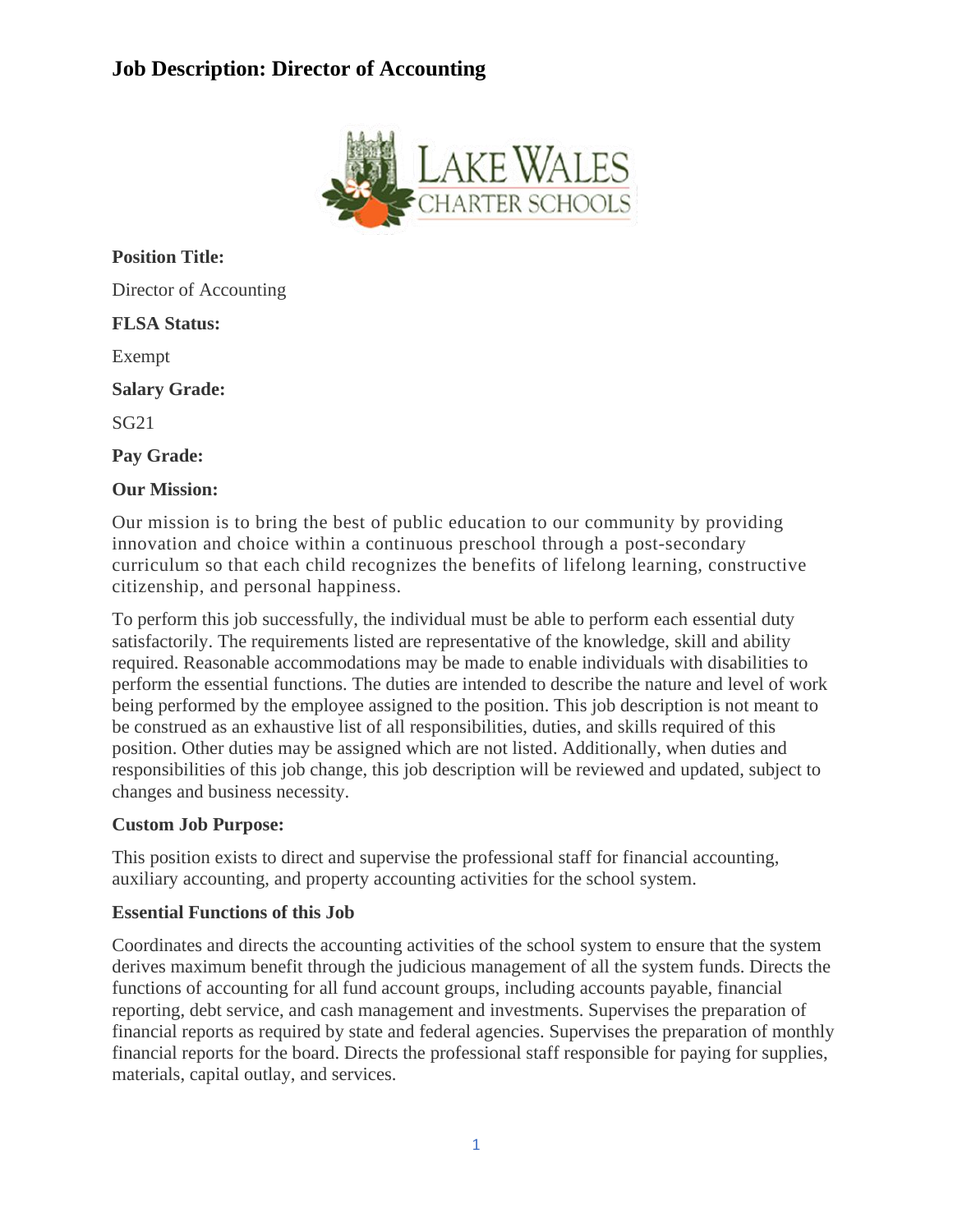# **Job Description: Director of Accounting**

Advises and makes recommendations to the Chief Finance Officer on financial accounting matters. Responsible for planning, managing, and evaluating the performance of subordinate staff in the department. Coordinates with the schools in areas which affect accounting functions such as data processing and personnel services, purchasing and risk management. Analyzes financial software and systems for correct functionality. Directs and advises consultants and subordinate professional staff concerning needed changes and improvements in financial systems for implementation.

Directs the development and maintenance of administrative guidelines and procedural manuals for various areas of responsibility. Prepares required annual performance appraisals and recommends appropriate employment action.

Coordinates annual external audits by CPA firms. Develops, recommends, and implements corrective actions relative to any deficiencies identified in those audits.

#### **Non-Essential Functions of this Job**

Performs other duties as assigned.

#### **Knowledge, Skills and Abilities:**

Considerable knowledge of accounting and expenditure control systems and procedures. Knowledge of school finance laws, rules and policies, governmental accounting, and financial reporting standards. Knowledge of computerized accounting, including proficiency with the system's current accounting software, as well as spreadsheet and database applications. Ability to use and instruct others in the use of Microsoft Office Products and the system's Enterprise Resource Planning (ERP) packages to achieve desired results. Ability to prepare complete and accurate accounting reports and statements of considerable complexity. Ability to analyze and evaluate accounting problems. Ability to make sound decisions based on established policies and procedures. Ability to establish and maintain effective working relationship with school administrators, banking officials and the public. Ability to communicate well, both orally and in writing. Ability to plan and supervise the work of subordinate staff. Bilingual/biliterate preferred.

### **Education, Experience and/or Certification/License Requirements**

Graduation from an accredited college or university with a Bachelor's degree in Accounting. Considerable experience in professional accounting work. Certified Public Accountant preferred.

### **Work Context:**

Requires sitting and some standing, walking, and moving about to coordinate work. Requires coordinating or leading others in accomplishing work activities. Requires face-to-face discussions and contact with individuals and/or teams. Requires the use of alternative communication systems, such as electronic mail, telephones, and computers. Requires coordination of work tasks to establish priorities, set goals and meet deadlines. Requires making decisions that affect other people, the financial resources, and/or the image and reputation of the System. Opportunity to make decisions without supervision. Responsible for work outcomes and results. Requires work with both internal and external contacts, and with the public.